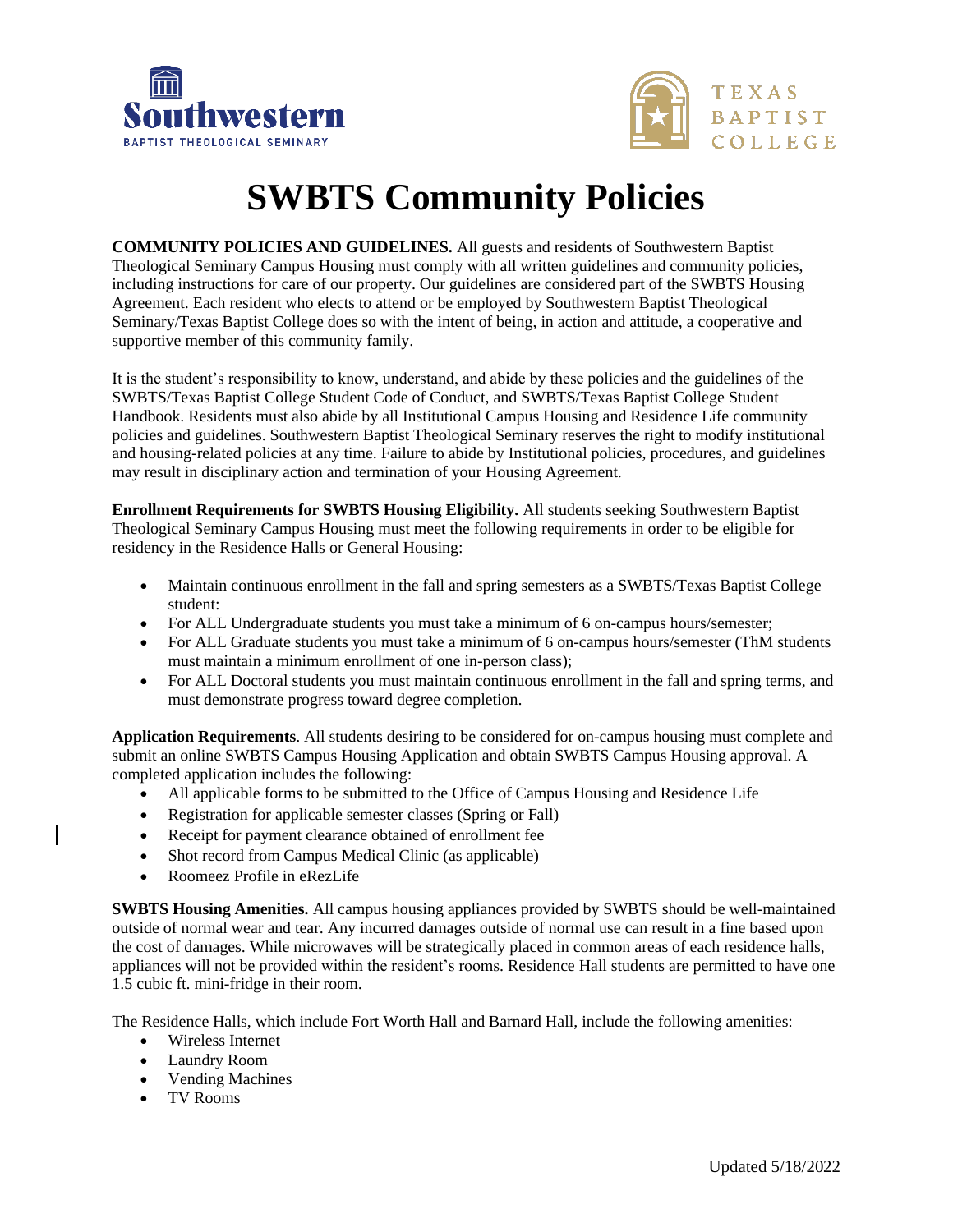



- Partially furnished bedrooms (one bed, dresser, desk, and chair per resident)
- 24-Hour Emergency Maintenance Service
- On-Site Maintenance
- 24-Hour Campus Police Services
- On-Site Mailroom

The Student Village Apartments, Student Village Townhomes, Carroll Park, Perimeter Houses, and Duplexes are equipped with several amenities for residents. Each unit includes:

#### Student Village Apartments

- Fully functional kitchen with a dishwasher
- Conventional oven
- Refrigerator
- Full-size washer and dryer included
- Ceiling fans
- On-Site Mailroom/Mailboxes
- 24-Hour Emergency Maintenance Service
- On-Site Maintenance
- 24-Hour Campus Police and Security Services
- All utilities included (water and electric)
- Internet included

## Townhomes

- Fully functional kitchen with a dishwasher
- Conventional oven
- Refrigerator
- Full-size washer and dryer included
- Ceiling fans (second floor only)
- On-Site Mailroom/Mailboxes
- 24-Hour Emergency Maintenance Service
- On-Site Maintenance
- 24-Hour Campus Police and Security Services
- All utilities included (water and electric)

## Carroll Park

- Fully functional kitchen
- Conventional oven
- Refrigerator
- Full-size washer and dryer access (located in the Laundry center)
- 24-Hour Emergency Maintenance Service
- On-Site Maintenance
- On-Site Mailroom/Mailboxes
- 24-Hour Campus Police and Security Services
- All utilities included (water, gas, electric, garbage)

Student Duplexes

- Fully functional kitchen
- Conventional oven
- Refrigerator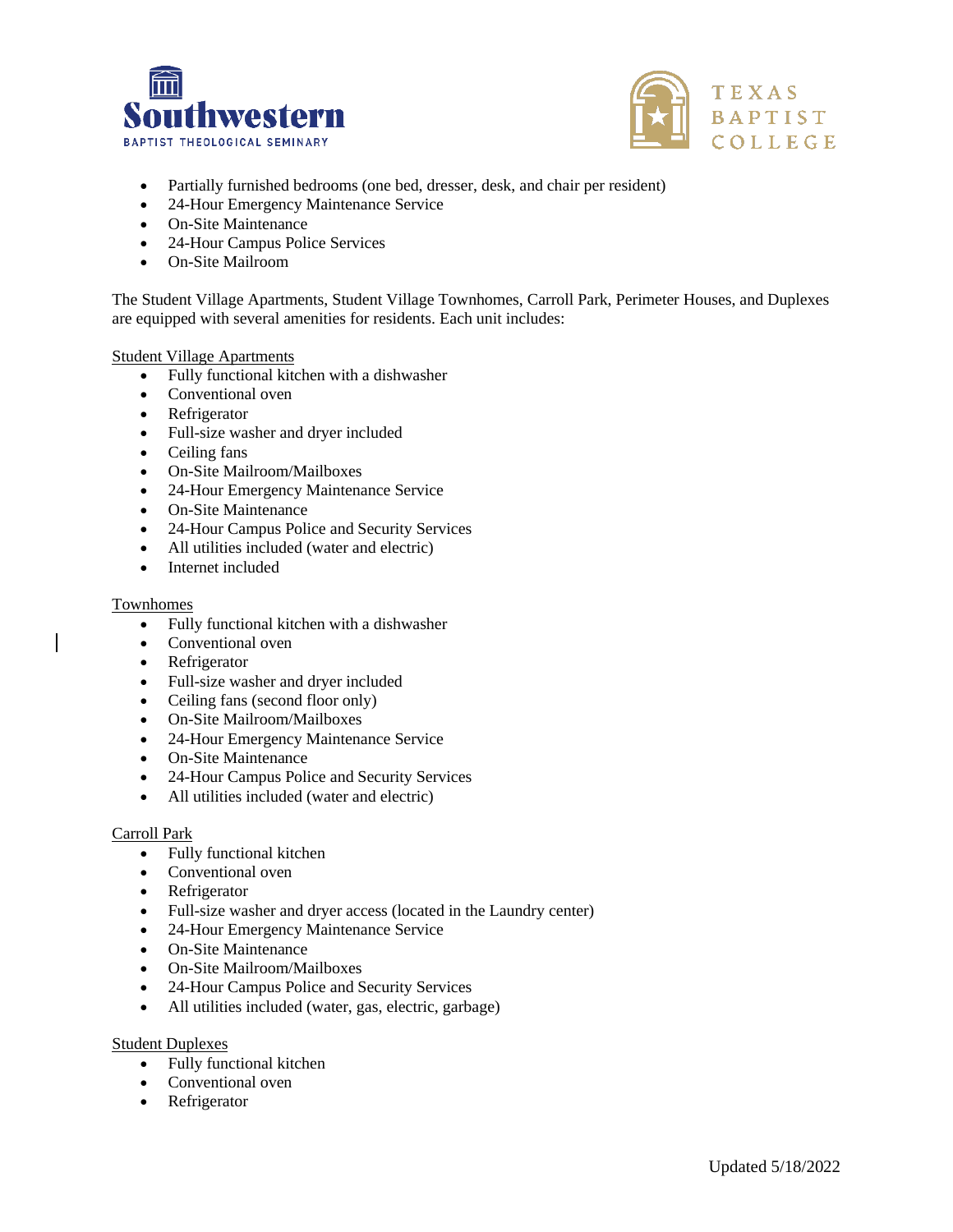



- Full-size washer and dryer included
- On-Site Mailroom/Mailboxes
- 24-Hour Emergency Maintenance Service
- On-Site Maintenance
- 24-Hour Campus Police and Security Services
- All utilities included (water, gas, electric, garbage)

**Residents' Billing Responsibilities.** The Residence Halls are billed on a term basis which includes the entire semesters' housing charge and meal plan charge. Residence Hall charges are assessed on the first day of the semester. These charges may only be prorated for students moving to other SWBTS housing options. Housing charges will not be prorated for withdrawal from the Institution or moving off campus to commute. Payment plans can be set up through the Office of Student Financial Services including the full tuition billing.

General Housing units are billed on a term basis which includes the entire semesters' housing charges. Residents may pay on a monthly basis through their Self-Service and will automatically be enrolled in a payment plan for no fee. **Housing payments are due on the first day of each month and billed to a separate account from tuition. Please pay close attention to which account you are applying payment.**  Late fees will be assessed on the fourth day of each month with \$50.00 late fee. Each resident is responsible for his or her portion of the housing charge. Housing charges will be prorated for withdrawal from the Institution or moving off campus (see applicable fees in Early Termination of Housing Agreement).

Options for housing payment include:

- Cash, Check or Credit Card
- All Campus Housing Payments must be postmarked on or before the first day of each month
- Pay in person in the Business Office (located in Scarborough Hall)
- Pay online through Wed Advisor

**New Resident Fee.** This one-time, non-refundable fee of \$200.00 per Apartment, Townhome, Carroll Park, and Duplex resident will be assigned to the student account once the resident has accepted their Campus Housing assignment. This fee will cover the maintenance and turnover from use of carpet, appliances, other flooring, repainting, and any other normal wear and tear that may come from daily use. Excessive damage and abrasive use by residents could result in additional charges being billed to individual residents or the residents of an entire unit.

**Housing Agreement Terms.** The Residence Hall Housing Agreement for approved applicants during the academic year extends from the first day of move-in for the Fall 2022 semester through the day of move-out in the spring 2023 semester.

The Office Campus Housing and Residence Life offers a 10-month Housing Agreement for approved applicants during the academic year, beginning August 1, 2022, and ending May 31, 2023, (General Housing Only).

**Pet Restrictions.** All animals, birds, fish, insects, reptiles, or other pets are prohibited in SWBTS Housing. Note that dogs, cats, birds, and fish in one tank less than 30 gallons are permitted in Carroll Park upon approval and payment of non-refundable pet deposit**.** Upon discovery of a pet policy violation, an initial charge of \$250.00 per animal per resident will be assessed, and a daily charge of \$100.00 per animal per resident from the date your animal was brought into your unit until it is finally removed. If the animal is not removed immediately, the resident(s) may be subject to removal from SWBTS Housing and/or further disciplinary actions.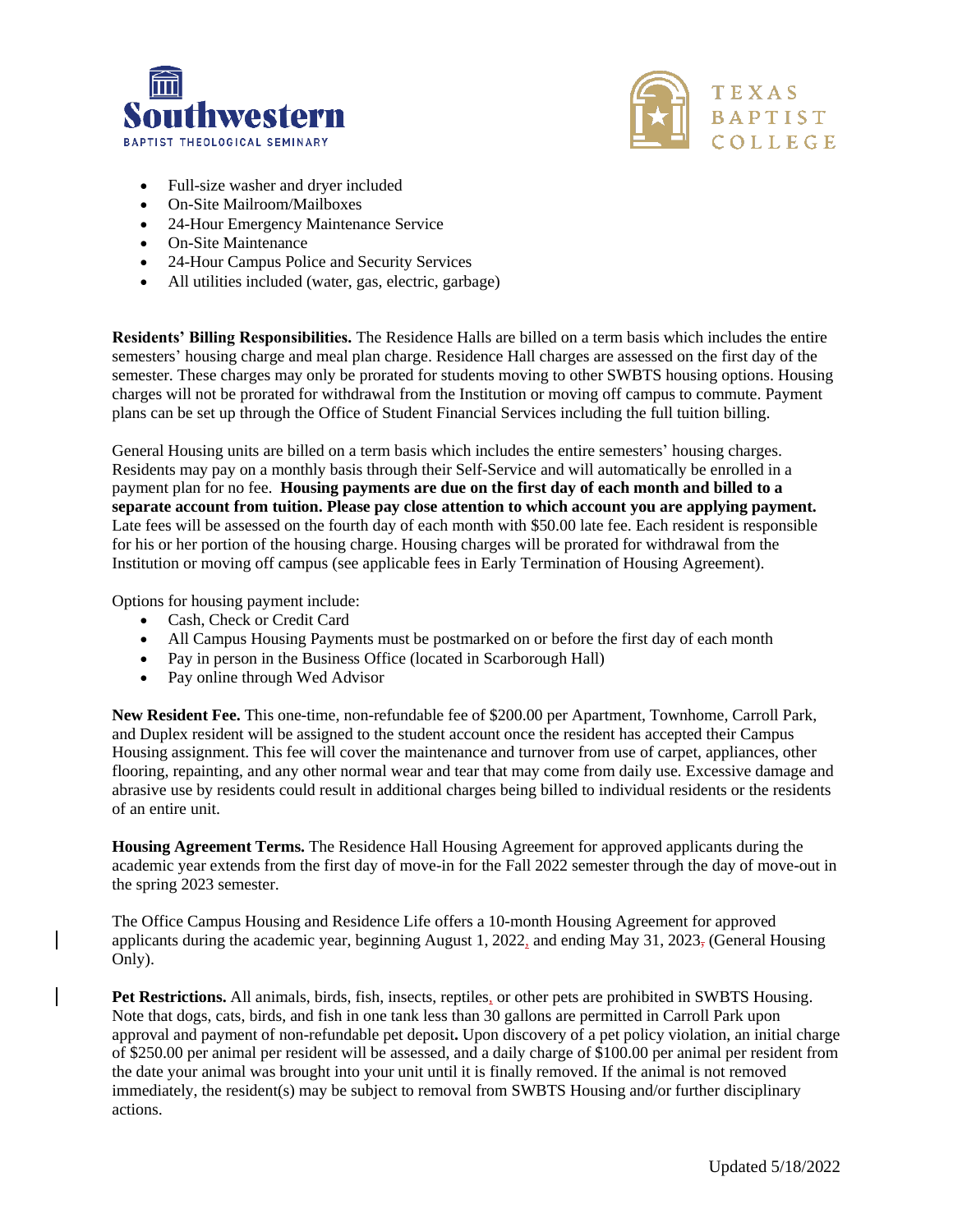



**Guest Policy.** Apartment, Townhome, Carroll Park, and Perimeter House/Duplex ("General Housing") residents may allow guests over during daytime hours at their discretion. Guests are NOT required to check in or out during a visit. Residents of General Housing and their guests are expected to conduct themselves in accordance with the policies and procedures subscribed in the SWBTS Student Handbook and SWBTS Student Code of Conduct. Residents are responsible for the actions and behavior of their guests.

**Overnight Guest Policy.** Every overnight guest in the Residence Halls should be registered in the Office of Campus Housing and Residence Life by 5:00 p.m. the day of the visit. If your guest(s) will be arriving over the weekend, you must notify Campus Housing and Residence Life by 5:00 p.m. on Friday. All guests must be registered in order to gain access to campus housing. Unregistered guests will result in a \$10.00 fine to the resident. Guests are limited to two (2) nights, not to exceed four (4) total in the course of the semester. Each student will be held responsible for the actions of his/her guest(s). Overnight guests must be 18 years of age or older.

Apartment, Townhome, Carroll Park, and Perimeter House/Duplex overnight guests may be invited to spend a maximum of two (2) consecutive days in any housing unit, and no more than four (4) days in any one-month period (per unit, not per resident). Violations of the overnight guest policy may result in removal from SWBTS Housing and/or further disciplinary sanctions as determined by the Dean of Students. Residents are responsible for the actions and behavior of their guest(s).

**Public Display of Affection (PDA)**. SWBTS students are expected to conduct themselves at all times with the highest standards of propriety. Overly affectionate or immodest behavior is unacceptable and is subject to disciplinary sanctions as determined by the Dean of Students.

**Roommate Selection.** During the application process for living in the Residence Halls, and during the break between fall and spring semesters, students can submit a request for their roommate(s). However, each placement must be approved by Residence Life and is not guaranteed. All roommates must be of the same gender and must reside in their respective male or female residence hall.

Students may select their own roommate(s) for their Apartment, Townhome, Carroll Park, and Duplex. All roommates must be of the same gender and must be approved applicants of SWBTS Campus Housing. Students in need of additional roommates should apply for a new roommate on their eRezLife profile using Roomeez.

**Roommate Conflict.** When the Office of Campus Housing and Residence Life is notified of general roommate conflict, the following guidelines are followed. Campus Housing and Residence Life staff will mediate conflict between the roommates and work to bring resolution. Residents cannot request the removal of a roommate but will need to fully explain their conflict to the Campus Housing and Residence Life staff member. Campus Housing and Residence Life will not respond to reports brought by parents or family. The report must come from the resident. All residents will be treated with respect and dignity. If further resolution or investigation is necessary, the Dean of Students may aid in the conflict resolution.

**Early Termination of Housing Agreement.** Residents may be considered for release from their Housing Agreement at the discretion of the Office Campus Housing and Residence Life and SWBTS. Residents who are granted release from their unexpired Housing Agreement will not be eligible for any fee refunds and will also be subject to an Early Termination of Housing Agreement Fee of \$250.

Graduating students may be granted early termination with no fee two weeks prior to their graduation date, and are required to vacate not more than two weeks after their graduation date.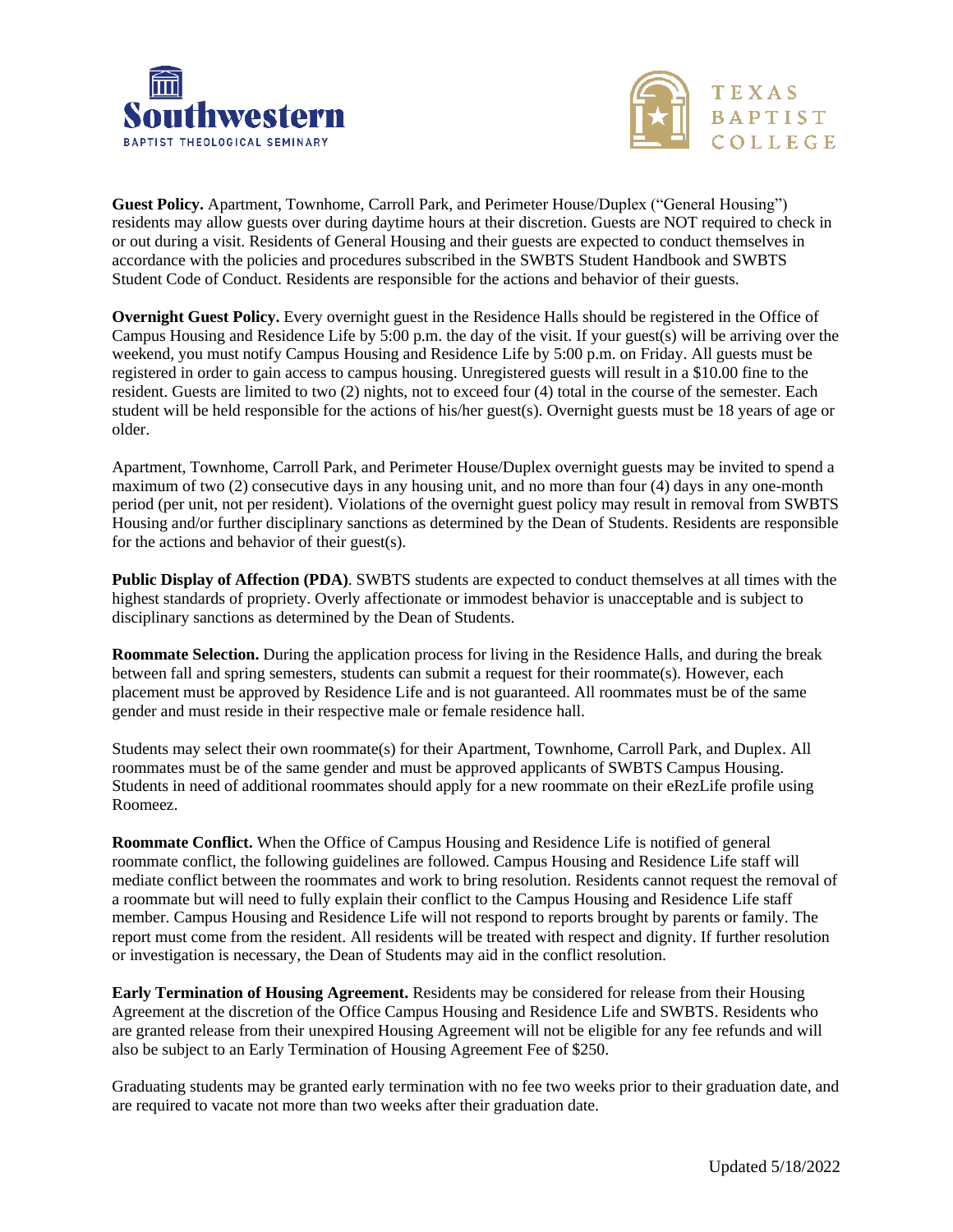



**Noise Restrictions.** Quiet hours for the Residence Halls are from 10:00 p.m. - 8:00 a.m. daily. Each resident is to respect their fellow residents by observing this policy. At all times, music, TVs, video games, and instruments should be at a reasonable volume level.

During non-quiet hours, each resident is expected to be a responsible member of the Campus Housing and Residence Life community. Residents should keep noise at a level that cannot be heard outside of their housing unit with the door closed. Residents who receive an excessive number of noise complaints, which shall be determined by the Office Campus Housing and Residence Life, may receive disciplinary sanctions up to the removal from the housing unit.

**Restrictions on Decorations and Furnishings.** Students living in on-campus housing may not remove any SWBTS-provided furnishings from their assigned unit without written permission from the Office Campus Housing and Residence Life. Residents may bring additional furnishings into their units as desired, excluding beds in residence halls. Beds are provided for residents which fit the room and standards of the Institution. Exceptions may be made on a case by case basis by submitting a written request to the Associate Director of Campus Housing and Residence Life. Care should be taken by all residents of SWBTS Housing when hanging pictures, plaques, or other wall décor. The resident must ensure sure the proper hanger is used to support the weight of the items being hung. Damage caused to the walls of the unit could be charged to your student account.

Items prohibited in the Residence Halls, Apartments, Townhomes, Carroll Park, and Perimeter Houses/ Duplexes:

- No grills allowed in or around the Residence Halls.
- No candles, incense or open flames of any kind or upturned or halogen lamps in Residence Halls.
- No wallpaper, contact paper, or paint.
- No water beds or other water furnishings.
- No installed water filters or bidets
- No instillation of ceiling fans (ceiling fans must be provided by the institution).
- No space heaters or portable A/C units unless placed by SWBTS Housing or Facilities Maintenance due to repairs. Any unit found in violation will have them confiscated and not returned.
- No two-pronged wire extension cords.
- No offensive or inappropriate decorations.
- No stickers or other décor in or on windows.
- No alcohol or drugs, including vape pens/e-cigarettes of any kind.
- Any student in the possession of alcohol or illegal drugs will be subject to removal from SWBTS Campus Housing. Empty alcohol containers will constitute violation of SWBTS alcohol policy.
- No tobacco, gambling, pornography, or other sexually explicit material.
- No guns or weapons of any kind are permitted in the residence halls. If found, they will be confiscated.
	- o Other prohibited items:
		- **BB Guns**
		- Pellet Guns
		- Paintball Guns
		- **E** Air Soft Guns
		- Bow and Arrows
		- Swords or Knives (Longer than 5.5 inches)
		- Satellite Dishes
		- **Tasers**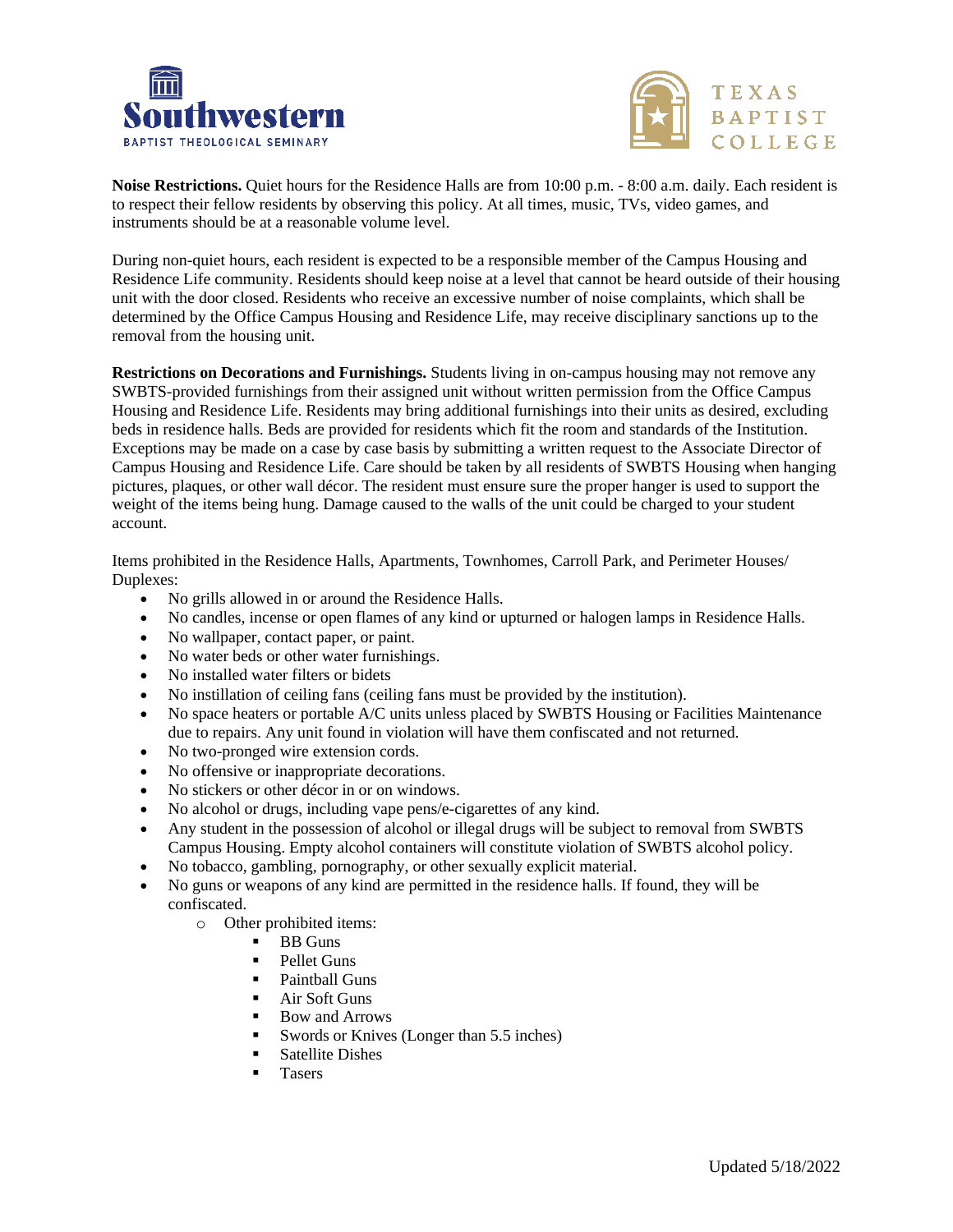



- No cooking with a stove top or hot plate in the Residence Halls. Appliances such a crock pots, toasters, and microwaves are not allowed in students' rooms.
- No spray painting or painting of signs, props, sets, or other items in housing units, or on **uncovered /unprotected** porches, sidewalks, or pavement of SWBTS. If a resident needs to paint**, appropriate materials and tarps must be used, and it must be done outside in an appropriate, well-ventilated area.** If any damage caused to SWBTS property, all residents of the unit will be fined and are responsible for the cost of the damage.

**Trash.** All residents must take trash to the dumpsters inside the enclosed/fenced areas. Trash found on a resident's breezeway, porch, or any other undesignated location will result in a fine. Trash found on the ground inside the fenced area holding the dumpster will result in a **\$50.00 fine for an individual or unit responsible**.

**Patios, Balconies, Stairwells, Breezeways, and Porches.** Campus Housing units featuring a porch are reserved for the use of residents. However, porches must be kept clean and sanitary by the residents. The Office of Campus Housing and Residence Life may regulate use of patios, balconies, stairwells and porches. Sidewalks, steps, entrance halls, balconies, walkways, and stairs/stairwells must not be obstructed or used for any purpose other than ingress or egress, per local fire code. Any violation to this policy will result in a **\$25.00 fine** per resident per item/occurrence.

**Abandoned Property**. SWBTS may retain, destroy, or dispose of any property left on the Premises, including any property within the unit, within any parking, storage, or common areas on campus. If not discarded, abandoned property may be stored for 60 days during the housing term. Once the abandoned property has been held for 60 days, it will be discarded. Residents may attempt to redeem abandoned property (for a \$50 fee per item/occurrence) by contacting the Office of Campus Housing and Residence Life [\(campushousing@swbts.edu\)](mailto:campushousing@swbts.edu). However, abandoned property at the end of the term will no longer be eligible for redemption as the term has ended.

**Smoking Policy.** In order to provide the safest and healthiest possible atmosphere for each and every student, SWBTS has been designated a smoke-free campus. SWBTS prohibits the smoking of any products, including but not limited to cigarettes, e-cigarettes, vape pens, pipes, cigars, hookahs, and water pipes. Residents found violating this policy, as a first-time offense, will be subject to a **\$50.00 fine**. **Repeat offenders will face possible removal from SWBTS Campus Housing and further disciplinary action as determined by the Dean of Students.** 

**Fire Alarm/Smoke Detectors.** Tampering, damaging, or disconnecting fire alarms/smoke detectors will not be tolerated and may result in a \$150 fine. Failure to report malfunctioning fire alarms/smoke detectors in a unit and removing the battery will result in a fine. Fire alarms/smoke detectors must be connected and working at all times. Issues or malfunctions of fire protection devices must be immediately reported by submitting a maintenance request.

**Liability.** SWBTS will not be liable to any resident, guest(s), or occupants(s) for damages(s) or loss to person(s) or property caused by other persons, including theft, burglary, assault, vandalism, or other crimes.

SWBTS will not be liable to any resident, guest(s), or occupant(s) for personal injury or damage due to the loss of their personal property (e.g. furniture, jewelry, clothing, etc.) from fire, flood, water leaks, rain, hail, ice, snow, smoke, lighting, wind, explosions, interruption of utilities, plumbing stoppages (due to resident's negligence), war, or other occurrences unless such injury, illness, loss, or damage is caused by negligence of Seminary.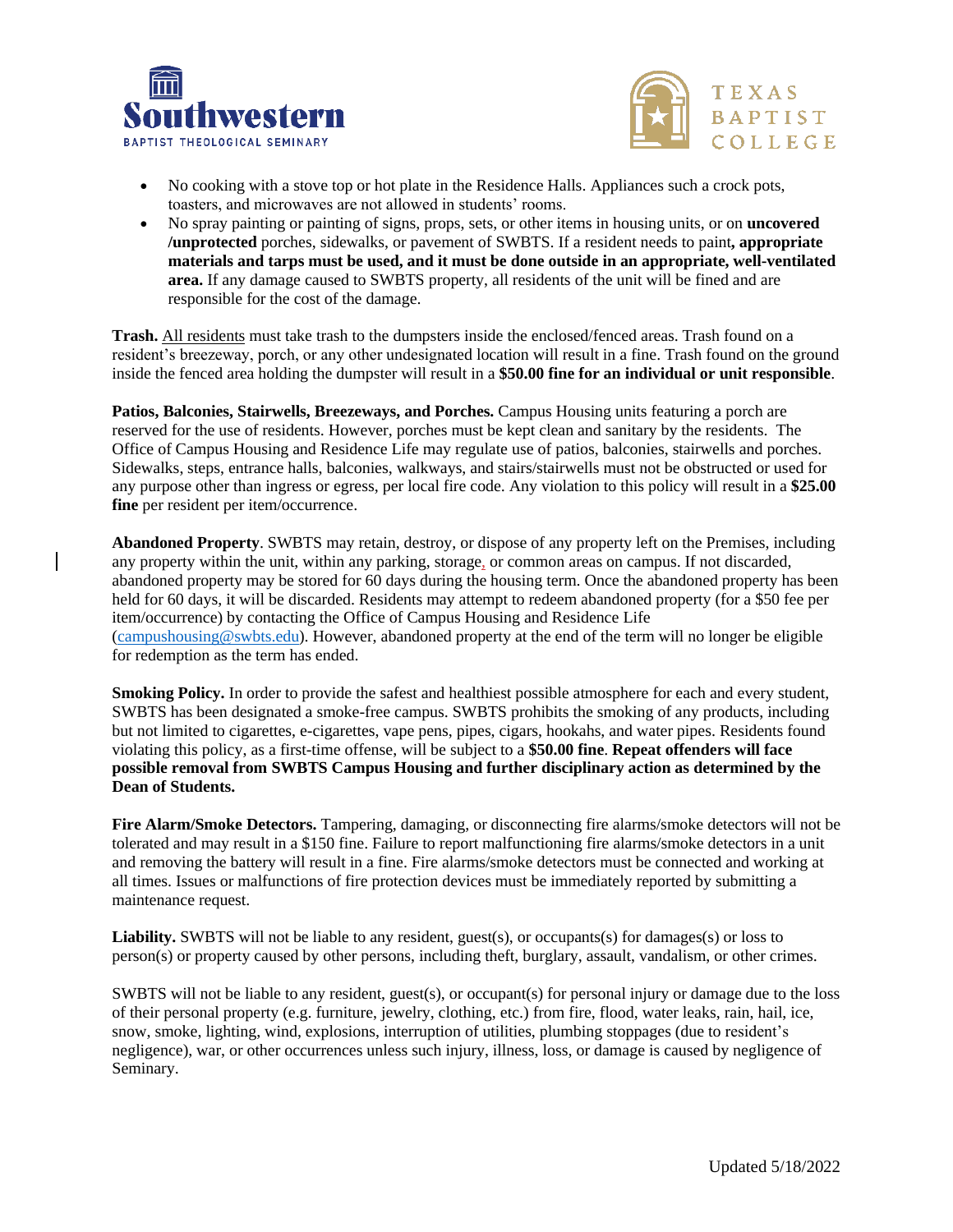



Residents are strongly urged to secure their own insurance (Renter's Insurance) to protect against all of the above. Seminary will furnish smoke detectors, locks, and latches as required by the Building Code of the City of Fort Worth. Except as required by the Building of the City of Fort Worth, Seminary will furnish no additional smoke detectors, extra locks and latches, security guards or patrols, security lighting, security gates, fences, or other forms of security.

**Parking Permits for Residents.** Respective parking lots have been designated for use by residents. However, resident must register their vehicle(s) with the Campus Police Department in order to park on campus. More information regarding parking permits, and how to register your vehicle can be foun[d here.](https://www.permitsales.net/swbts)

**Maintenance Requests.** Maintenance requests for any resident living within Fort Worth or Barnard Halls can be submitted to the Office of Campus Housing and Residence Life through the following means: 1.) Contact your Resident Assistant. They will submit the request to the Campus Housing and Residence Life office. 2.) Email or call the Office of Campus Housing and Residence Life directly at 817-923-1921 x8530 or [campushousing@swbts.edu.](mailto:campushousing@swbts.edu) Please describe your specific issue in detail so that we may better help to rectify the issue. 3.) Visit the Office of Campus Housing and Residence Life in person (located on the 2nd floor of the Memorial building) between the hours of 8am-5pm, Monday-Friday. **After Hours Maintenance Requests** can be submitted through the following means: 1.) Contact the Resident Assistant on duty from 6pm-12am in the respective RA office of your building. They can assist you in submitting your maintenance request. 2.) Email the Office of Campus Housing and Residence Life a[t campushousing@swbts.edu.](mailto:rlh@swbts.edu) Please describe your specific issue in detail so that we may better help to rectify the issue. **Any damages done to the room itself or SWBTS property will incur a fine to the student.**

SWBTS Campus Housing and Residence Life staff will respond to maintenance requests submitted by residents only and will not respond to maintenance request submitted via phone call or email from parents or family of the resident.

**Maintenance Requests for General Housing – (**Requests, Repairs, Malfunctions in unit) When residents of an Apartment, Townhome, Carroll Park, and Perimeter House/Duplex have a need to send a notice or request for repairs, installations, services, ownership disclosure or security-related matters – the request must be submitted [here](https://forms.office.com/Pages/ResponsePage.aspx?id=iYBJGQ9yAUCXK5pu5mwHocmPucdvuMpHsZfiM8DF0JlUQk5aWTRIU0swRlhNRVBCNU9YN1pPTzhYNyQlQCN0PWcu) (**except in the case** of fire, smoke, gas, explosion, overflowing sewage, uncontrollable running water, electrical shorts, crime in progress). In the event of an emergency such as these, please contact Facilities Maintenance at **817-921-8454**. For after-hours emergency maintenance requests please call the Campus Police Department at (817) 921-8888.). Written notes made by SWBTS staff members on your oral request do not constitute a written request from you.

The Office of Campus Housing and Residence Life complying with or responding to any oral request regarding security or any other matters does not waive the strict requirement for written notices by the resident. **You must promptly notify us of**: water leaks; mold; electrical problems; malfunctioning lights; broken or missing locks or latches; and other conditions that pose a hazard to property, health, or safety. The Office of Campus Housing and Residence Life may change or install utility lines or equipment serving the unit. The Office of Campus Housing and Residence Life may turn off equipment and interrupt utilities as needed to avoid property damage or to perform work. If utilities malfunction or are damaged by fire, water, or similar cause, you must notify our representative immediately. HVAC issues may not always be considered an emergency. However, in the case of extreme cold or heat, please contact the Office of Campus Housing and Residence Life. If air conditioning or other equipment malfunctions, you must notify us as soon as possible. The Office of Campus Housing and Residence Life will act with customary diligence to facilitate repairs and reconnections, taking into consideration when casualty insurance proceeds are received. Housing charges will not abate in whole or in part in such circumstances.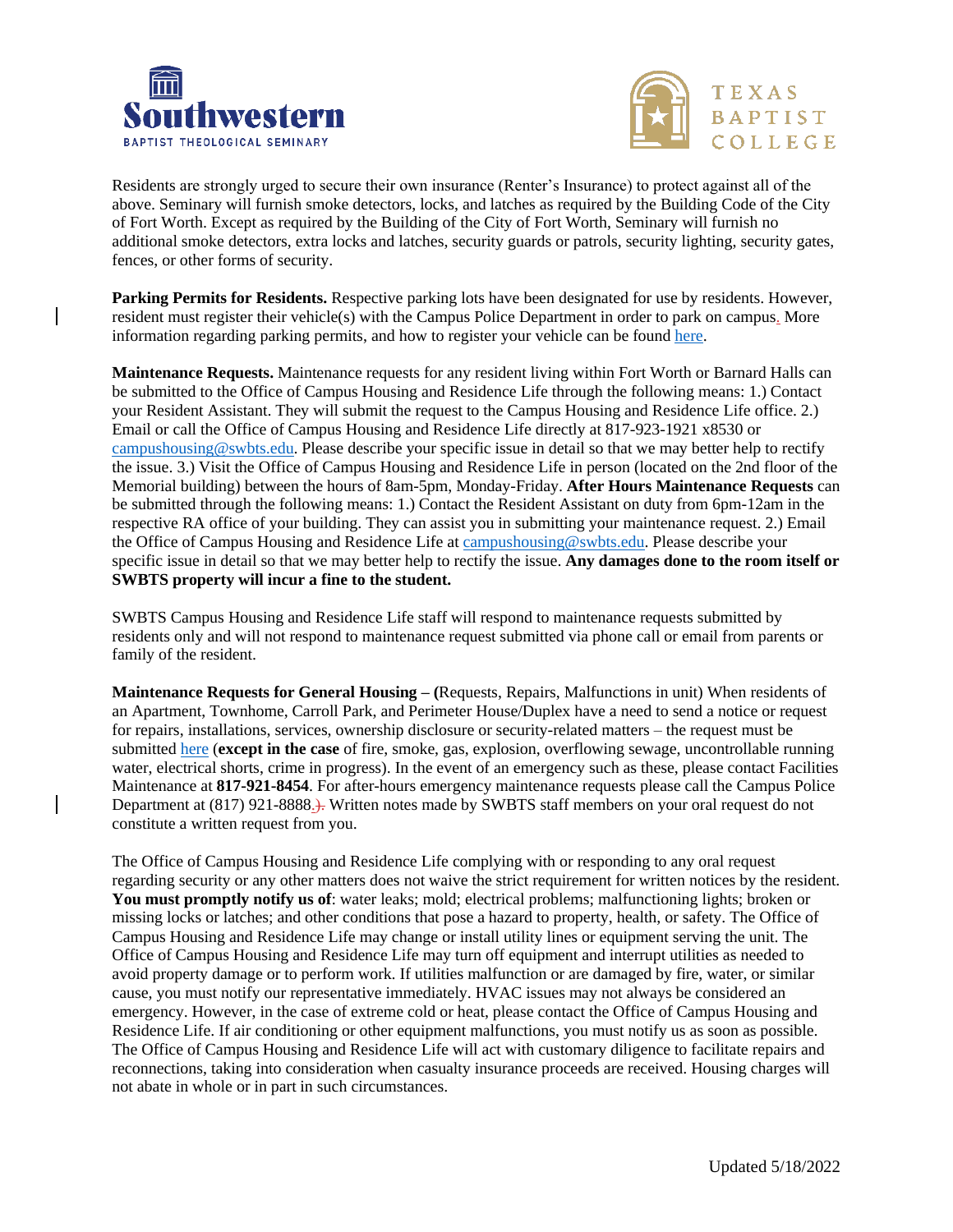



SWBTS Campus Housing and Residence Life and Facilities Maintenance staff will respond to written maintenance requests submitted by residents only and will not respond to maintenance request submitted via phone call or email from parents or family of the resident.

**Negligence Fee**. A \$200 negligence fee will be charged to any resident who fails to notify SWBTS Campus Housing and Residence Life staff of damage in the unit. If the lack of reporting results to greater damage and maintenance, the residents will also be responsible for the cost to repair the damage in the unit (whichever is greater).

Emergencies may be called in to the SWBTS Campus Police Department (817-921-8888).

**Routine Maintenance.** In addition to entering Apartments, Townhomes, Carroll Park, and Perimeter Houses/Duplexes upon the request of residents for maintenance requests, SWBTS Campus Housing and Residence Life reserves the right to conduct monthly maintenance and security checks on every Apartment, Townhome, Carroll Park, and Perimeter House/Duplex including, but not limited to, the following:

- Air filter changes
- Testing detection device batteries
- Removing health or safety hazards or items prohibited under our guidelines
- Delivering, installing, reconnecting, or replacing appliances, furniture, equipment, or security devices
- Removing unauthorized window coverings
- Mitigating excessive noise
- Inspections (cleanliness, High Efficiency laundry detergent, air conditioning)
- Suspected violations of Institutional guidelines

**Lock-Out.** All residents of SWBTS Campus Housing and Residence Life are responsible for keeping their Residence Hall, Apartment, Townhome, Carroll Park, and Perimeter House/Duplex door(s) locked. All residents of SWBTS Campus Housing and Residence Life are responsible for carrying their unit key with them at all times. A \$10.00 per resident lock-out fee will be assessed to each unit found unlocked by authorized SWBTS personnel and no resident is home. Residence Halls, Apartments, Townhomes, Carroll Park, and Perimeter Houses/Duplexes will be locked by authorized SWBTS personnel following entry for routine maintenance repairs, air filter changes, facility inspections, security/safety assessments, or other institutional sanctioned reasons. If a resident of the Residence Halls becomes locked out of his/her room, a \$10 charge will be assessed. If a resident of an Apartment, Townhome, Carroll Park, and Perimeter House/Duplex unit becomes locked out of his/her unit during business hours between 8:00 a.m. and 5:00 p.m. on Monday-Friday, excluding holidays, the unit will be opened with a \$10 charge to the resident's student account.

**Lost Keys.** Keys will be replaced at no charge only if the broken key is presented to the Campus Housing and Residence Life office. The lost key charge for all housing units is **\$25.00**. Requests for key replacements may be done via email sent to [campushousing@swbts.edu.](mailto:campushousing@swbts.edu)

**Campus Housing and Residence Life Community Meetings**. The Institution, as needed throughout the Housing Agreement term, may call mandatory resident community meetings. In order to fulfill the requirements to live in the Residence Halls, Apartments, Townhomes, Carroll Park, and Perimeter Houses/Duplexes, each resident is required to attend the meetings. Residents not in attendance without prior written clearance from the Campus Housing and Residence Life office may be subject to fines, disciplinary action, or removal from SWBTS Housing.

**SWBTS Student Email.** SWBTS Campus Housing and Residence Life Office will communicate with all residents by student email as well as the email given upon the signing of your Housing Agreement. It is the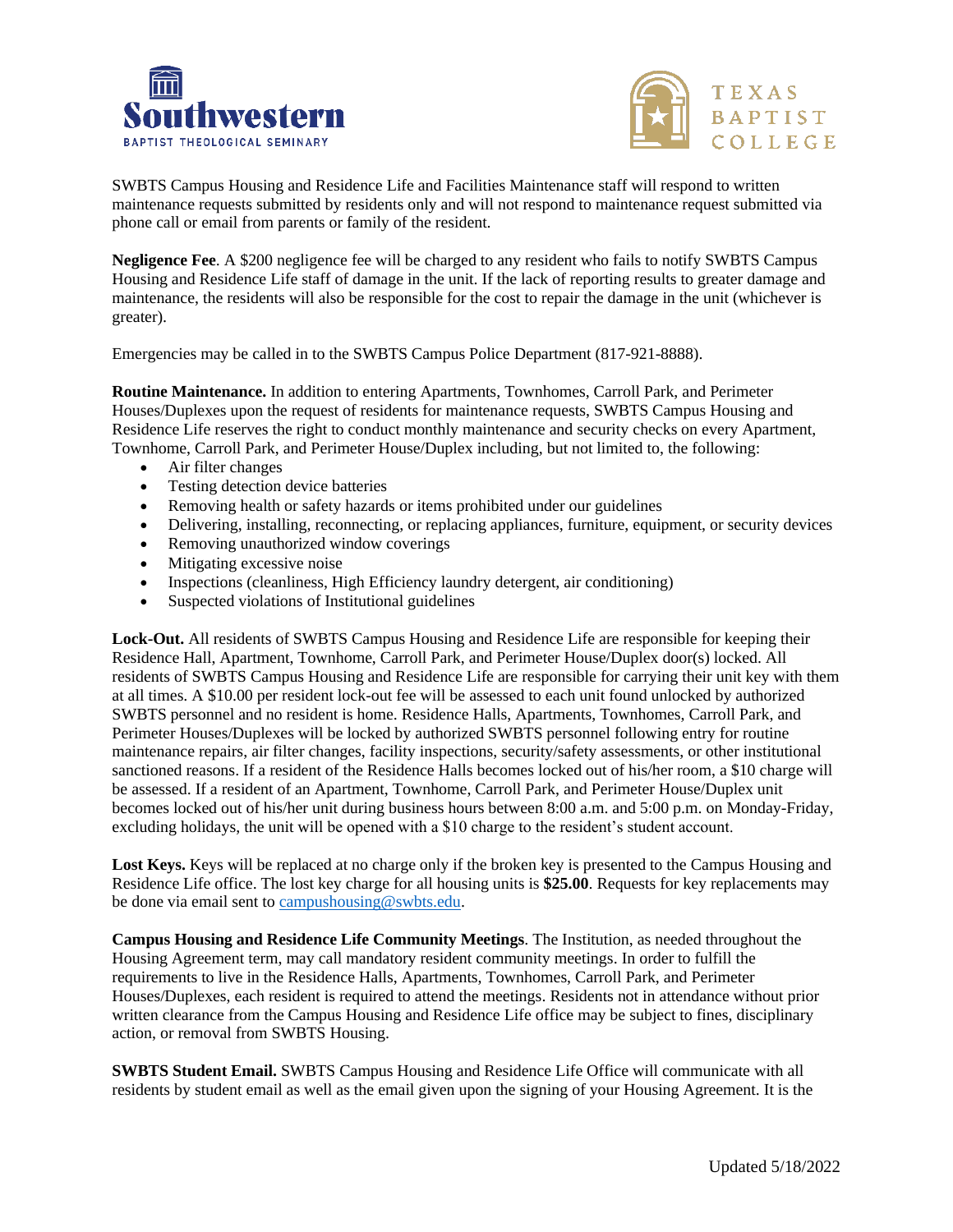



student's responsibility to check their SWBTS allocated email for any updates regarding their on-campus housing and/or upcoming community events.

**Cleaning in preparation of move-out.** Residents must maintain a clean and healthy housing unit. Residents must thoroughly clean your Apartment, Townhome, Carroll Park, and Perimeter House/ Duplex, including doors, windows, furniture, bathrooms, kitchen appliances, patios, or balconies. You must follow move-out cleaning instructions as they have been provided. If you do not clean adequately, you will be liable for reasonable cleaning charges – including charges for cleaning carpets, blinds, furniture, walls, etc. that are soiled beyond normal wear (that is, wear or soiling that occurs due to negligence, carelessness, accident, or abuse). If a resident fails to maintain a clean unit aside from normal wear, the Office of Campus Housing and Residence Life may postpone Check-Out Appointments to allow for cleaning. If the unit has not been cleaned within the time allotted, the Office of Campus Housing and Residence Life will schedule cleaning at the expense of the resident(s). The Office of Campus Housing and Residence Life reserves the right to determine the necessary cleaning services. The fee for cleaning will be divided equally among the resident(s) of the specified unit.

Washer & Dryer Units. Full-size washers and dryers are provided for use in the Residence Halls. Some Apartment, Townhome, Carroll Park, and Perimeter House/Duplex units may be furnished with a full-size washer and dryer for resident use only. Residents found allowing non-residents to use these facilities will result in a fine of **\$25.00**. (All residents are required to use HE (High Efficiency) detergent in their washer (as applicable). Using regular detergent will damage the machine. SWBTS Housing reserves the right to discard any detergent that is not High Efficiency.)

**Room Checks.** Each resident's living space should be kept clean. Room checks will be conducted by the Resident Assistants to assess cleanliness and address maintenance needs. Residents should expect to share cleaning responsibilities and are responsible for providing their own cleaning supplies. Excess failures will result in fines. The fine will be charged to the student's account. While striving at all times to respect residents' personal privacy, the Institution reserves the right to authorize entry into a student's room to evaluate cleanliness and general maintenance, to investigate a possible violation of SWBTS policy or when the welfare of the occupant, another student, or, if the Office of Campus Housing and Residence Life has a concern. SWBTS Police, the Associate Vice President for Operations, or the Associate Director of the Office of Campus Housing and Residence Life must approve such entry. Reasons for entry include, but are not limited to, maintenance repairs, facility safety, or to investigate a suspected violation of SWBTS regulations.

**Move-In/Out Policy.** Residence Hall residents may move into the rooms the weekend before the beginning of the semester, or at the assigned time arranged by the Office of Campus Housing and Residence Life to accommodate mini-term classes and other Institutional Programs, as Approved by the Vice President for Operations. No student may move in prior to the assigned date. Apartment, Townhome, Carroll Park, and Perimeter House/Duplex residents will not be allowed to move out before the Housing Agreement term expires unless the resident has satisfied all SWBTS Housing sign-on and/or sign-off/out procedures or all housing payments for the entire Housing Agreement term has been paid in full. Early move-out may result in re-letting charges and acceleration of future housing payments. Residents must submit a forwarding address to the Office of Campus Housing and Residence Life and the U.S. Postal Service.

**Move-out Inspection.** Residence Hall residents must arrange with their RA prior to move out for an inspection of the living space. Students will be required to vacate the Residence Hall within 24 hours of the student's last assigned final exam of the semester.

Apartment, Townhome, Carroll Park, and Perimeter House/Duplex residents will meet with a Housing representative for a move-out inspection. The Office of Campus Housing and Residence Life representative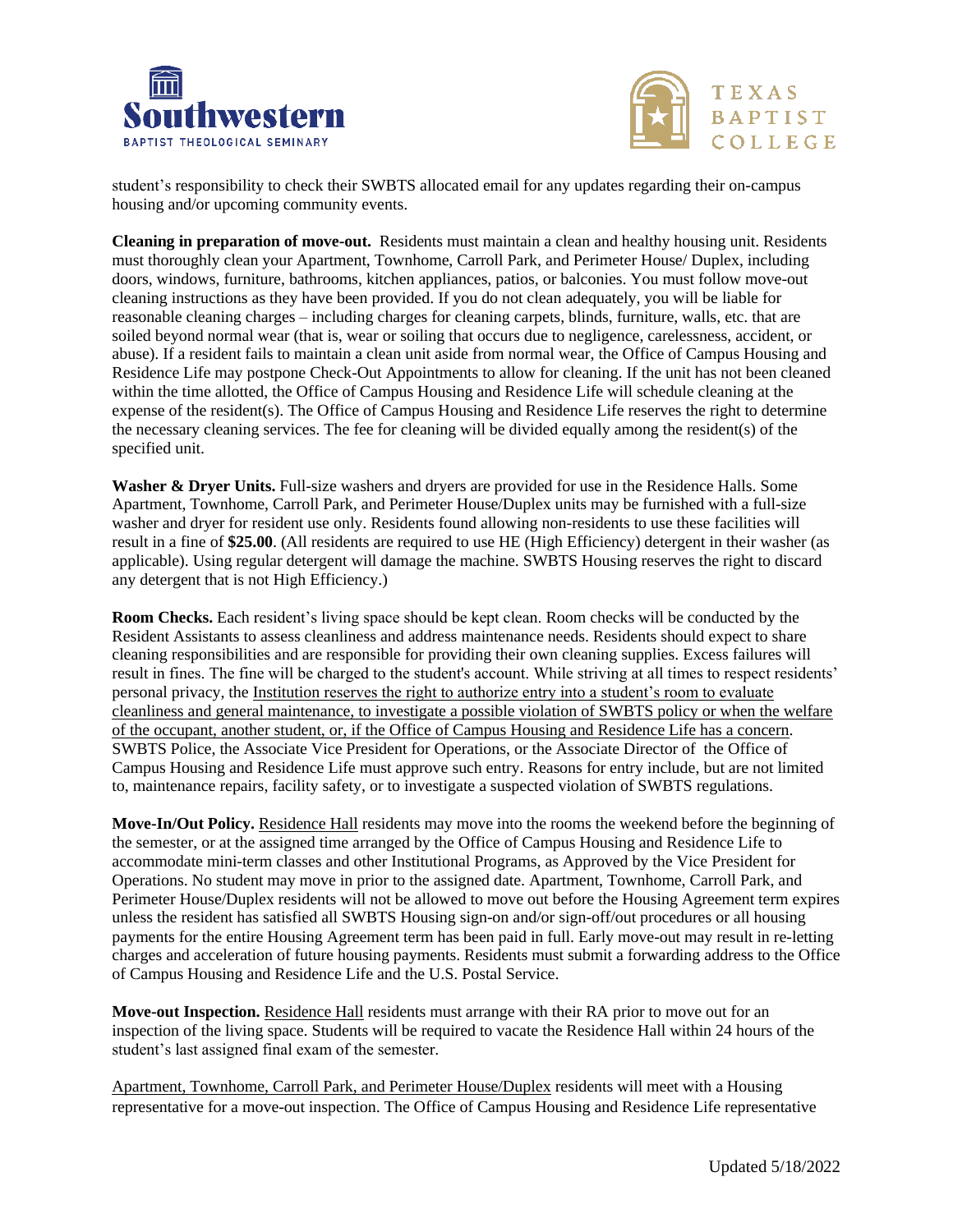



has no authority to bind or limit the institution regarding deductions for repairs, damages, or charges. Any statements or estimates by the institution or the Office of Campus Housing and Residence Life representative are subject to correction, modification, or disapproval before final refunding or accounting by the Institution. A check-out appointment is required for move-out. This appointment will need to be scheduled with the Office of Campus Housing and Residence Life via email. Check-out appointments are only permitted Monday-Friday from 9:00am-12:00pm and 1:00pm-4:00pm.

## **Campus Medical Clinic:**

Southwestern provides health services through our Campus Medical Clinic, located at 4501 Stanley Ave. The clinic is staffed by one physician and registered nurses who provide general family practice and minor urgent care. The clinic serves faculty, staff, students, and dependents at reduced medical care rates.

Hours of operation are:

**Monday & Friday**: 8:30 a.m.-11:30 a.m. & 1:00 p.m.-4:30 p.m. **Tuesday, Wednesday, and Thursday: 8**:30 a.m.- 10:00 a.m. & 1:00 p.m.- 4:30 p.m. Call 817-923-8880 for more information.

## *Residence Hall Specific:*

**Housing Agreement Terms.** The Residence Hall Housing Agreement for approved applicants during the academic year extends from the first day of move-in for the Fall 2022 semester through the day of move-out in the Spring 2023 semester. The Residence Hall cancellation proration schedule below, which will apply if you sign-up for Fall 2022 housing then opt to move-out early. Please note that this same schedule applies for meal plan proration.

| Fall 2022:               |                  |
|--------------------------|------------------|
| On or before August 10:  | Prorated per day |
| August 10-August 24:     | 50% of rate      |
| After August 24:         | No refund        |
|                          |                  |
| <b>Spring 2023:</b>      |                  |
| On or before January 17: | Prorated per day |
| January 17-Febuary 1:    | 50% of rate      |
| After February 1:        | No refund        |
|                          |                  |

The Office of Campus Housing and Residence Life in coordination with the Office of Student Financial Services reserves the right to determine the proration for all housing residents subject to change per academic calendar dates. Please visit<https://swbts.edu/campus-life/student-life/student-housing/> for housing rates.

#### **Meal Plans**.

- All new Texas Baptist College students living in the residence halls are required to purchase Meal Plan A which is included in the overall room and board amount.
- All returning Texas Baptist College students and all Southwestern students living in the residence halls are required to purchase at minimum Meal Plan B which is included in the overall room and board amount. They can elect to have Meal Plan A.